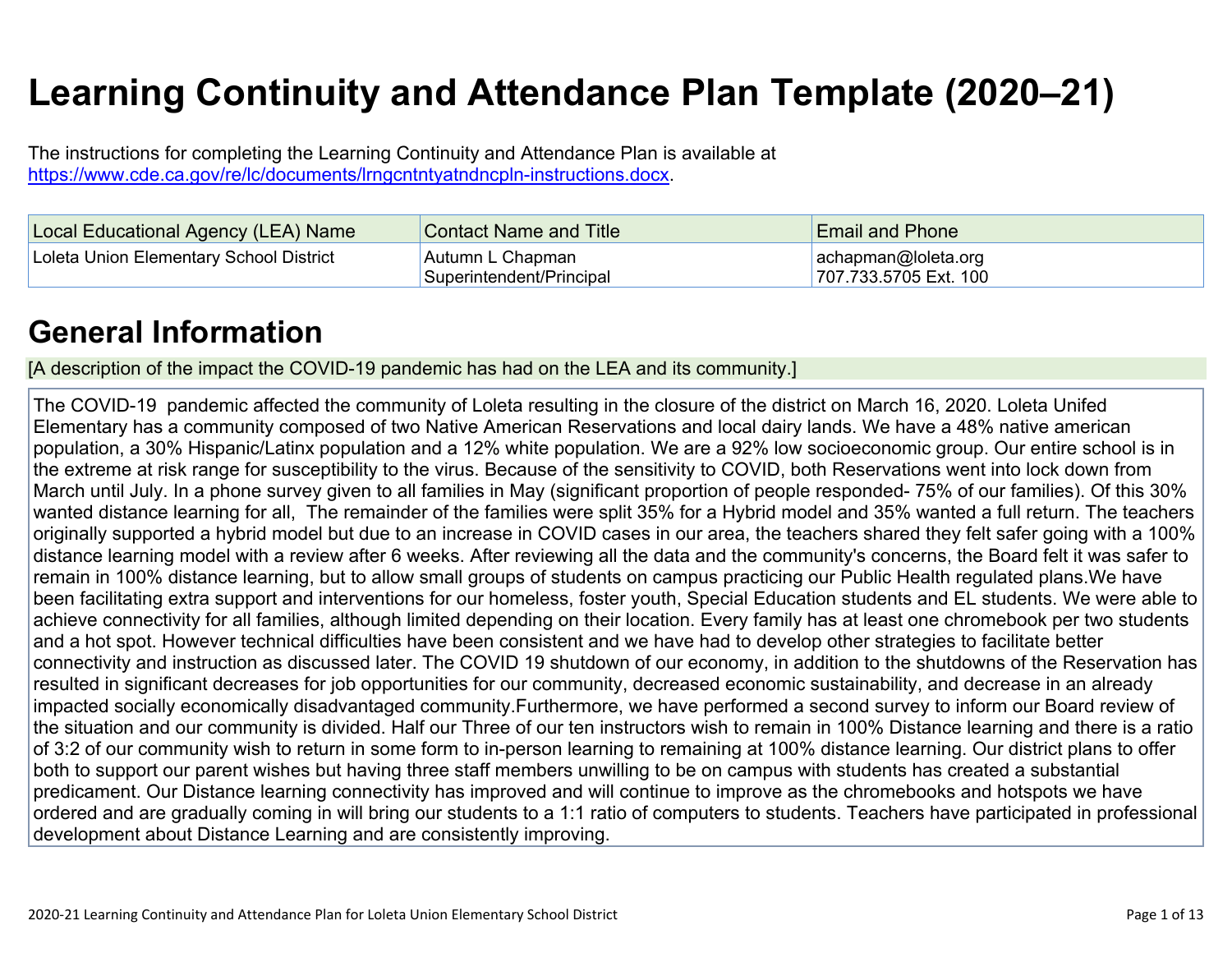## **Stakeholder Engagement**

[A description of the efforts made to solicit stakeholder feedback.]

A monthly stakeholder meeting during which discussions about the impact of COVID on our students and community is a main topic on the agenda has been happening since March until the present.

The stakeholder group is comprised of local community leaders including: parents, leaders from both of the tribes, staff from HSU our local University, a member from the Humboldt County Office of Education, a Hispanic liaison, a certificated teacher and one to two classified staff members. We are working to recruit more active parents and students to the group.

Monthly ELAC meetings beginning in September. Our numbers as a school do not require our having a formal ELAC program but we feel it is an important part of our school culture to have as many voices validated and heard. We have monthly Board meetings in which we discuss Covid, what we are looking to spend money on and the direction the school is taking.

[A description of the options provided for remote participation in public meetings and public hearings.]

The Board and stakeholder meetings are held via zoom, the link is attached to the agenda and the agenda is placed on the website, in addition to being posted locally on site and in the Google Classrooms for staff to access.

[A summary of the feedback provided by specific stakeholder groups.]

Stakeholder Groups emphasized equity. This resulted in purchasing 50 Chromebooks and a borrowing desks program. We had 1 chromebook per family with 2 per 3 student family, but we understand from feedback through our various stakeholders groups that this is not enough and we need 1:1 with more hotspots being available. Our goal is to have a hotspot per student in terms of data. Our student support team continually gives us feedback. Because of this feedback, we developed a protocol in which if a student does not make the mandatory class meeting, the teacher will then use every means they have available to reach that student that day. If unsuccessful, they send the student's name to the student support team which then does the same and may do a house visit to the family's home. They will keep at it until contact is made. The purpose is to discover what has prevented the student from connecting and fixing the issue. Extended time through the summer with chromebooks and hotspots was asked for and happened this past summer. The idea to give more support to teach online access was given and our response to implement a Tutoring bus where classified staff provide support to all students. Through more feedback we discovered that certain youth programs were in need of more help with the homework so we have assigned two aides to go and give homework help at the reservation from 8:30 to noon daily.

The teachers have requested from the board to have small groups on site to provide extra supports and personal one to one instruction for our special needs populations: Homeless, Foster Youth, EL students, students with IEP's and 504 plans.This has also grown to doing a bus run daily to pick up some of our Kindergarteners, first and second graders and older students who have difficulty participating. Our first/second grade teacher is running Response to intervention (RTI) groups to help mitigate lost time. Our EL coordinator, SPED team and counselor are going to student houses to do "sidewalk talks." The instructor sits in a chair on the sidewalk and gives assistance on a specific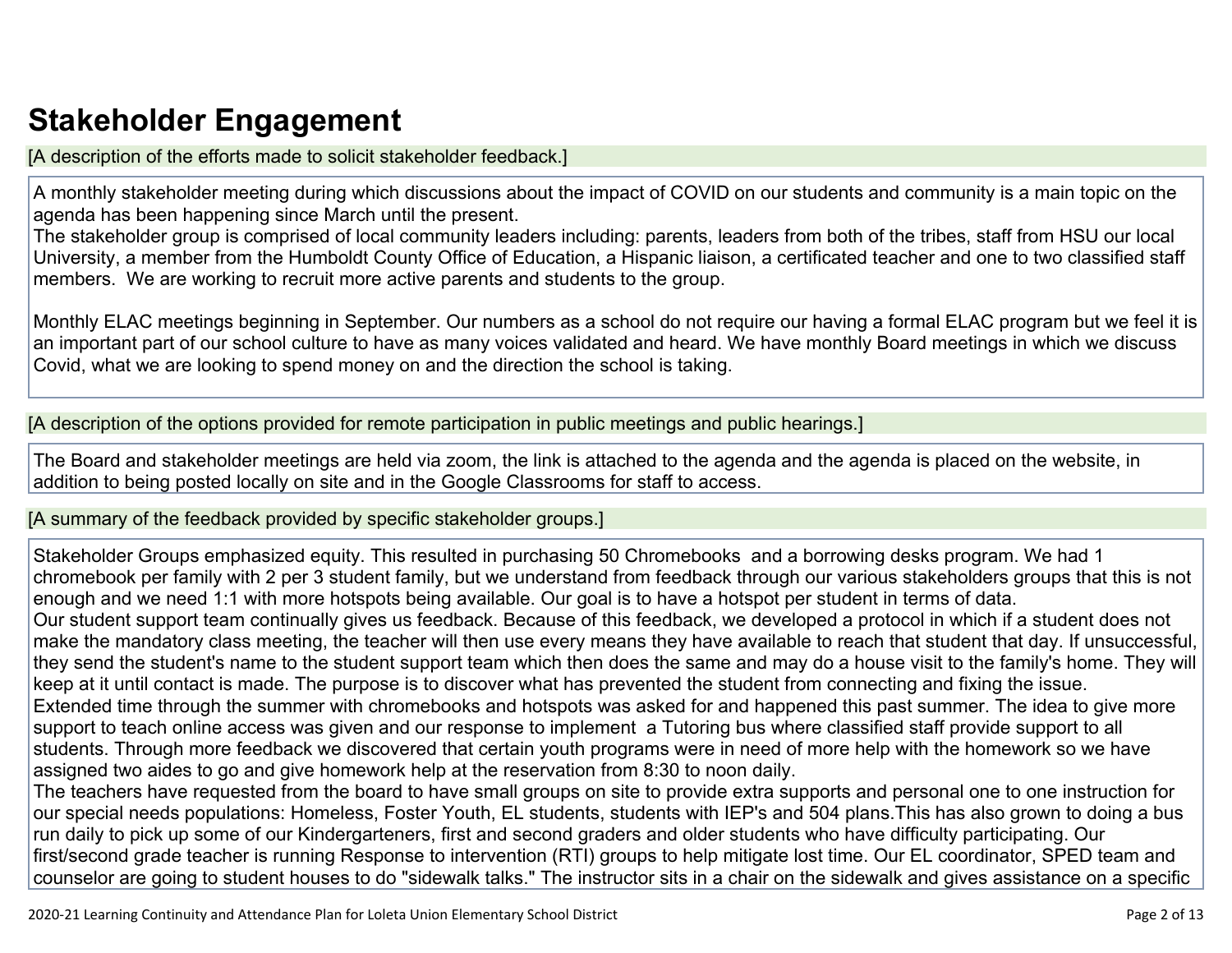schedule. The bus delivers tutors to various areas of Loleta on a set schedule or by appointment to offer assistance home as well as bringing students to the campus. Finally, for better access, we have extended our wifi to the street in front of the school so students may come with their parents and sit in their cars to do their work if their Internet is spotty.

[A description of the aspects of the Learning Continuity and Attendance Plan that were influenced by specific stakeholder input.]

Stakeholder Groups emphasized equity. This resulted in purchasing 50 Chromebooks and a borrowing desks program. We had 1 chromebook per family with 2 per 3 student family, but we understand from feedback through our various stakeholders groups that this is not enough and we need 1:1 with more hotspots being available. Our goal is to have a hotspot per student in terms of data. Our student support team continually gives us feedback. Because of this feedback, we developed a protocol in which if a student does not make the mandatory class meeting, the teacher will then use every means they have available to reach that student that day. If unsuccessful, they send the student's name to the student support team which then does the same and may do a house visit to the family's home. They will keep at it until contact is made. The purpose is to discover what has prevented the student from connecting and fixing the issue. Extended time through the summer with chromebooks and hotspots was asked for and happened this past summer. The idea to give more support to teach online access was given and our response to implement a Tutoring bus where classified staff provide support to all students. Through more feedback we discovered that certain youth programs were in need of more help with the homework so we have assigned two aides to go and give homework help at the reservation from 8:30 to noon daily. The teachers have requested from the board to have small groups on site to provide extra supports and personal one to one instruction for our special needs populations: Homeless, Foster Youth, EL students, students with IEP's and 504 plans.This has also grown to doing a bus run daily to pick up some of our Kindergarteners, first and second graders and older students who have difficulty participating. Our first/second grade teacher is running Response to intervention (RTI) groups to help mitigate lost time. Our EL coordinator, SPED team and

counselor are going to student houses to do "sidewalk talks." The instructor sits in a chair on the sidewalk and gives assistance on a specific schedule. The bus delivers tutors to various areas of Loleta on a set schedule or by appointment to offer assistance home as well as bringing students to the campus. Finally, for better access, we have extended our wifi to the street in front of the school so students may come with their parents and sit in their cars to do their work if their Internet is spotty.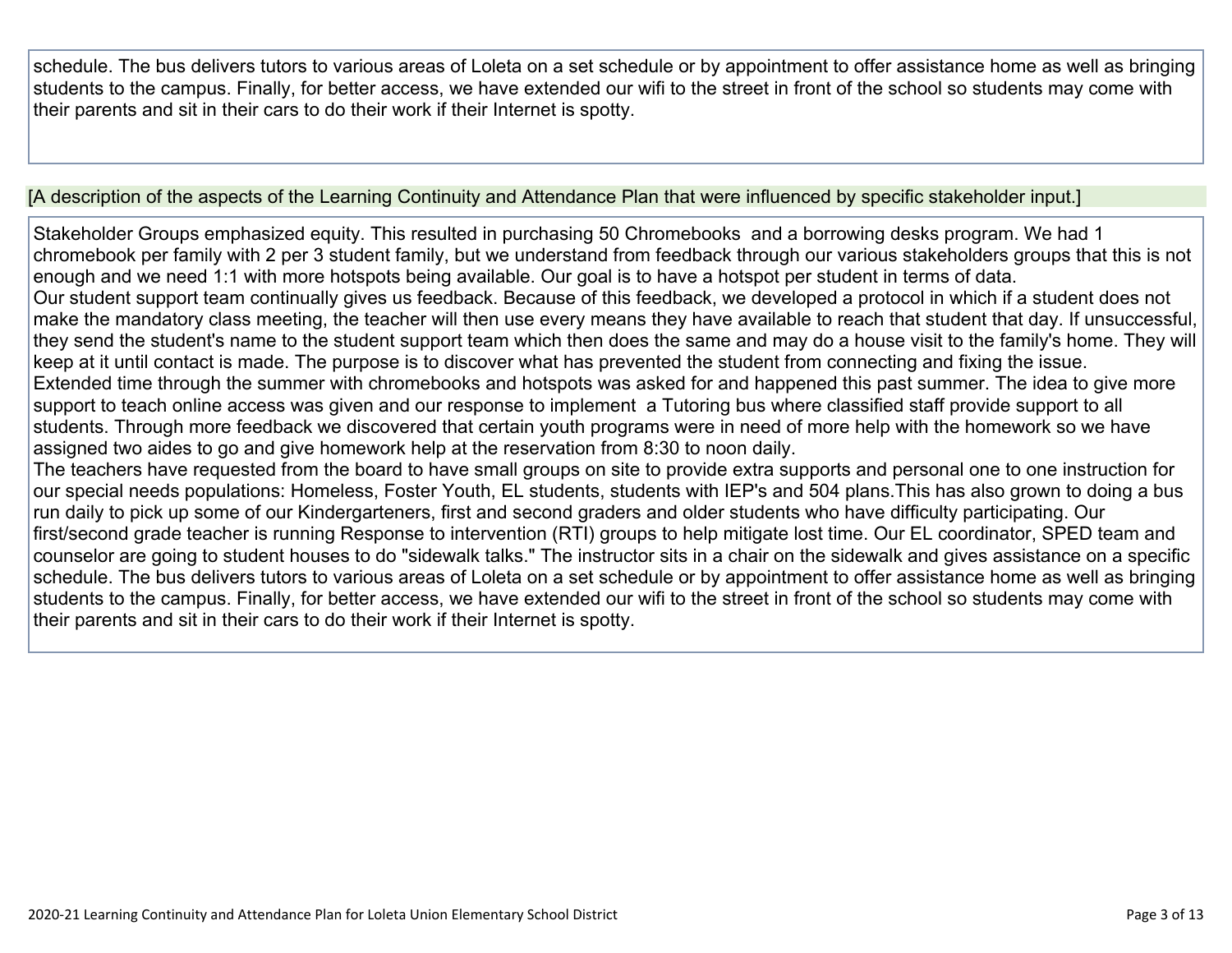## **Continuity of Learning**

### **In-Person Instructional Offerings**

[A description of the actions the LEA will take to offer classroom-based instruction whenever possible, particularly for students who have experienced significant learning loss due to school closures in the 2019–2020 school year or are at a greater risk of experiencing learning loss due to future school closures.]

While the board decided to open school at 100% distance learning, we are continue to offer small group instruction for our special population group. In addition, we are focusing on providing RTI to students in Kindergarten through 2nd grade, as we have seen the biggest learning loss with this group due to the pandemic and school closure. Our Special Day class continues 1:1 instruction daily for our special need students. We are hoping to open soon in a hybrid model with cohorts of 10 students maximum coming for in person instruction. Any student who wants to continue with 100% distance learning may do so as well with synchronous learning occurring. All Public Health recommendations are in effect with all students asked to wear masks and student desk guards in place for the younger and special needs students. We have spent the first few weeks back at school assessing our students for learning loss and the teachers have modified their curriculum to account for this and help all students to move forward. A lot of project based work is in the offing to help with this. Students will be on campus 2 days a week and Distance learning 3 days a week. All days are modified and early release. We will also have our after school program running concurrently with school to help families with child care issues. Along with this the district is offering child care options for the staff to facilitate their attendance in school. We are creating an "out-door" classroom where students can study with their devices and be outside.

#### **Actions Related to In-Person Instructional Offerings [additional rows and actions may be added as necessary]**

| <b>Description</b>                                                                                                                                                                                                                                                                                               | <b>Total Funds</b> | Contributing |
|------------------------------------------------------------------------------------------------------------------------------------------------------------------------------------------------------------------------------------------------------------------------------------------------------------------|--------------------|--------------|
| PPE Supplies to ensure student safety through 9/1/20.                                                                                                                                                                                                                                                            | \$4,590            |              |
| Facilities/Custodial expenses related to COVID through 9/1/20.<br>Staffing and supplies.                                                                                                                                                                                                                         | \$2,679            |              |
| Educational Supplies for teachers to run their classrooms and signage for safety around<br>campus - through 9/1/20<br>10 Classroom Air Purifiers& replacement filters (2 years)<br>Outdoor Umbrellas (Qty. 7)<br>Cement Picinic Tables (Qty.4)<br>6 ft. Folding Picinic Tables (Qty. 8)<br>Canopy Tents (Qty. 3) | \$11,512           |              |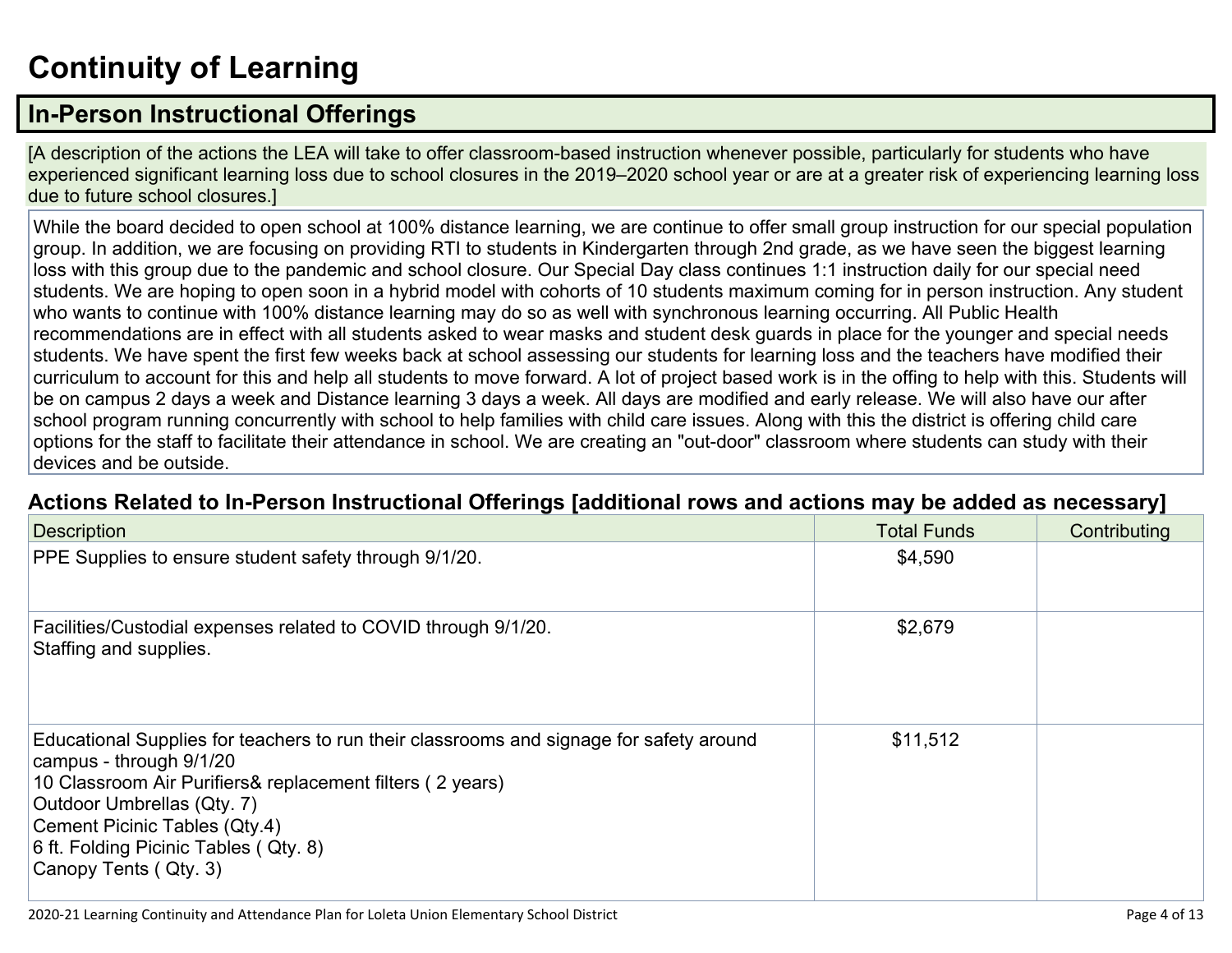| <b>Description</b> | <b>Total Funds</b> | Contributing<br>$\check{ }$ |
|--------------------|--------------------|-----------------------------|
|                    |                    |                             |
|                    |                    |                             |

### **Distance Learning Program**

#### **Continuity of Instruction**

[A description of how the LEA will provide continuity of instruction during the school year to ensure pupils have access to a full curriculum of substantially similar quality regardless of the method of delivery, including the LEA's plan for curriculum and instructional resources that will ensure instructional continuity for pupils if a transition between in-person instruction and distance learning is necessary.]

Reopening work group was established in July that was comprised of Teachers, Classified staff and community members. This group worked on our reopening plans to establish a learning continuity plan. They reviewed curriculum to ensure all standards were met and the teachers participated in professional development to support the implementation of the curriculum. The teachers will meet weekly to continue to review and discuss best practice implementation and articulation between the grades.

Student's weekly education packets is available for pick up and delivery every week. These packets are personally delivered to student houses.

#### **Access to Devices and Connectivity**

[A description of how the LEA will ensure access to devices and connectivity for all pupils to support distance learning.]

As a school, in March we had 30 Chromebooks for 100 students. We were able to get 24 additional Chromebooks in the Spring through a GoFundMe Campaign allowing all families access to one device. Additionally, we ordered 20 internet hot spots to provide students with internet access. Our need is for 50 additional Chromebooks and 4 more hot sports, we plan to use Learning Loss Mitigation funds to fill this need and to support the ongoing costs of the current 20 hot spots. With the increase of technology we will need additional tech support. The increase use of zoom and teachers providing distance learning on site the broadband size had to be increased for the school. As we move to the hybrid model, it will still entail 3 days of Distance Learning for the students so technology is of the utmost importance still. We were able to secure an additional 25 chromebooks for earlier delivery to help shore up the distance learning gaps sooner and have on campus chromebook availability. Students are being provided with head phone with microphones and can borrow desks to work at from the school if they so choose.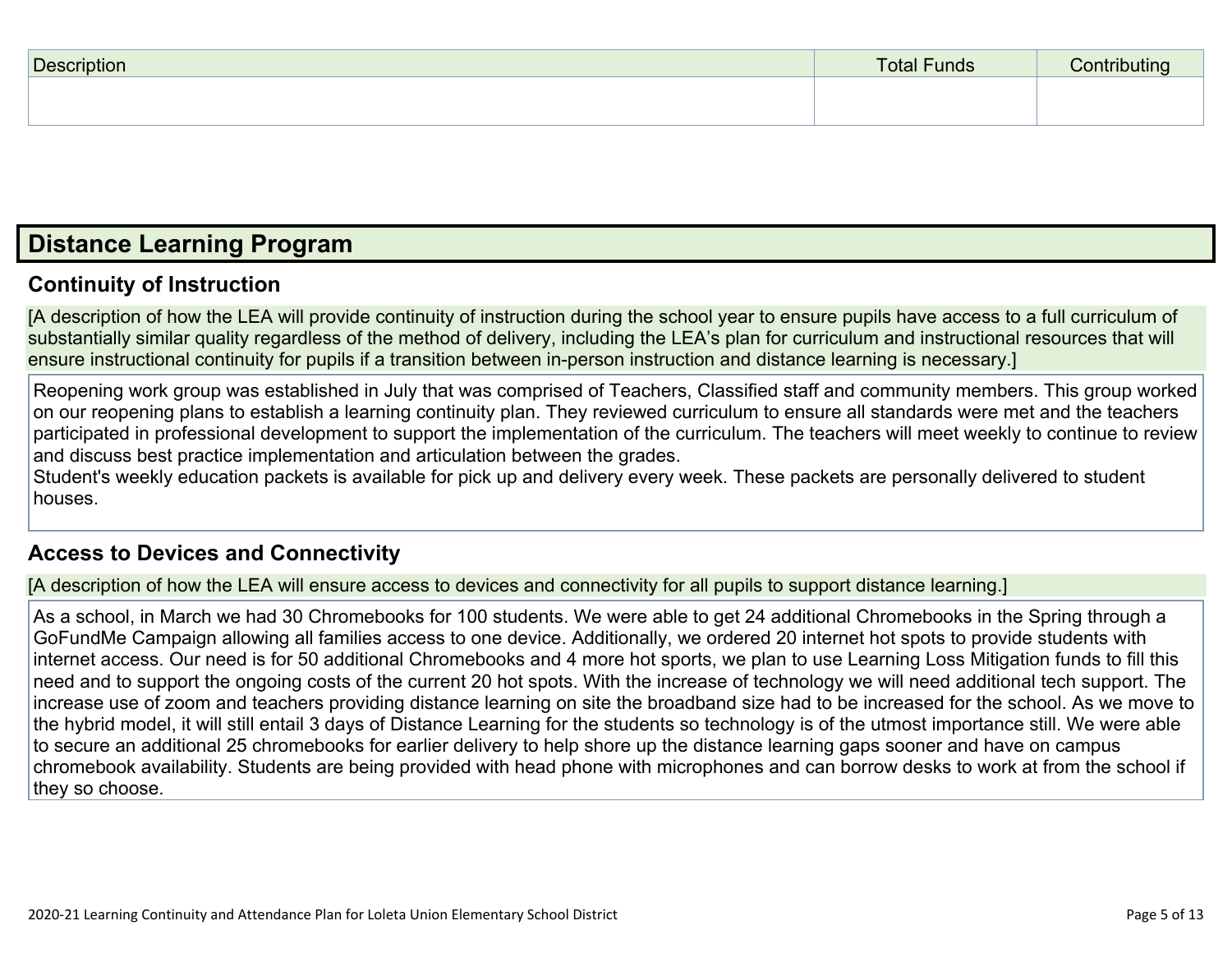### **Pupil Participation and Progress**

[A description of how the LEA will assess pupil progress through live contacts and synchronous instructional minutes, and a description of how the LEA will measure participation and time value of pupil work.]

Teachers are holding mandatory daily meetings via Google Meets and Zoom where they offer synchronous instruction. Some teachers are video taping their lessons and making them available for students to access for asynchronous instructions in addition to projects they do at home that are supported by the educational packets sent home weekly. All teachers have Google Classroom setup and have supported students with troubleshooting and using the program. Should a student not check in at one point during the day, the teacher will reach out via phone call to inquire about what supports are needed for the student to be successful. If the teacher is unsuccessful in contacting the student or family, we have two student support coordinators who go to that students home or work to connect with the family to inquire how they can support the student to be successful. The tutorial bus travels to each of our main community areas where our students live, our instructional aides reach out and provide support to students that struggled to get online and to tutor them with their current assignments. Beginning in September, a bus will pick up our students in Kindergarten through 2nd grade that need additional support and bring them to campus for additional RTI support with an instructional aide. The teacher of the students will be in charge of the implementation and assessment of the student's program and progress. At a recent check in staff meeting the average daily login was approximately 95%. One of our newest teachers is still working on student access with help from the support team and reports 75% student participation in meetings, but 90% in homework participation at some level.

#### **Distance Learning Professional Development**

[A description of the professional development and resources that will be provided to staff to support the distance learning program, including technological support.]

Teachers participated in a two day professional development opportunity provided by HCOE on distance learning and other online professional development.

We have access to a certificated coach to support our teaching staff with distance learning and distance learning platforms. Our staff will continue to attend online professional developments in Distance Learning as they become available.

#### **Staff Roles and Responsibilities**

[A description of the new roles and responsibilities of affected staff as a result of COVID-19.]

Increased staff by hiring a distance learning manager who is logging the devices that have been checked out. Cafeteria duties increased due to packaging and food prep, a student worker was hired to help offset some of the overtime hours staff were putting in.

Increased custodial time for sanitization

Certificated teachers are spending additional time prepping to ensure the distance learning program is implemented effectively and increased time communicating with families to make sure all students needs are met.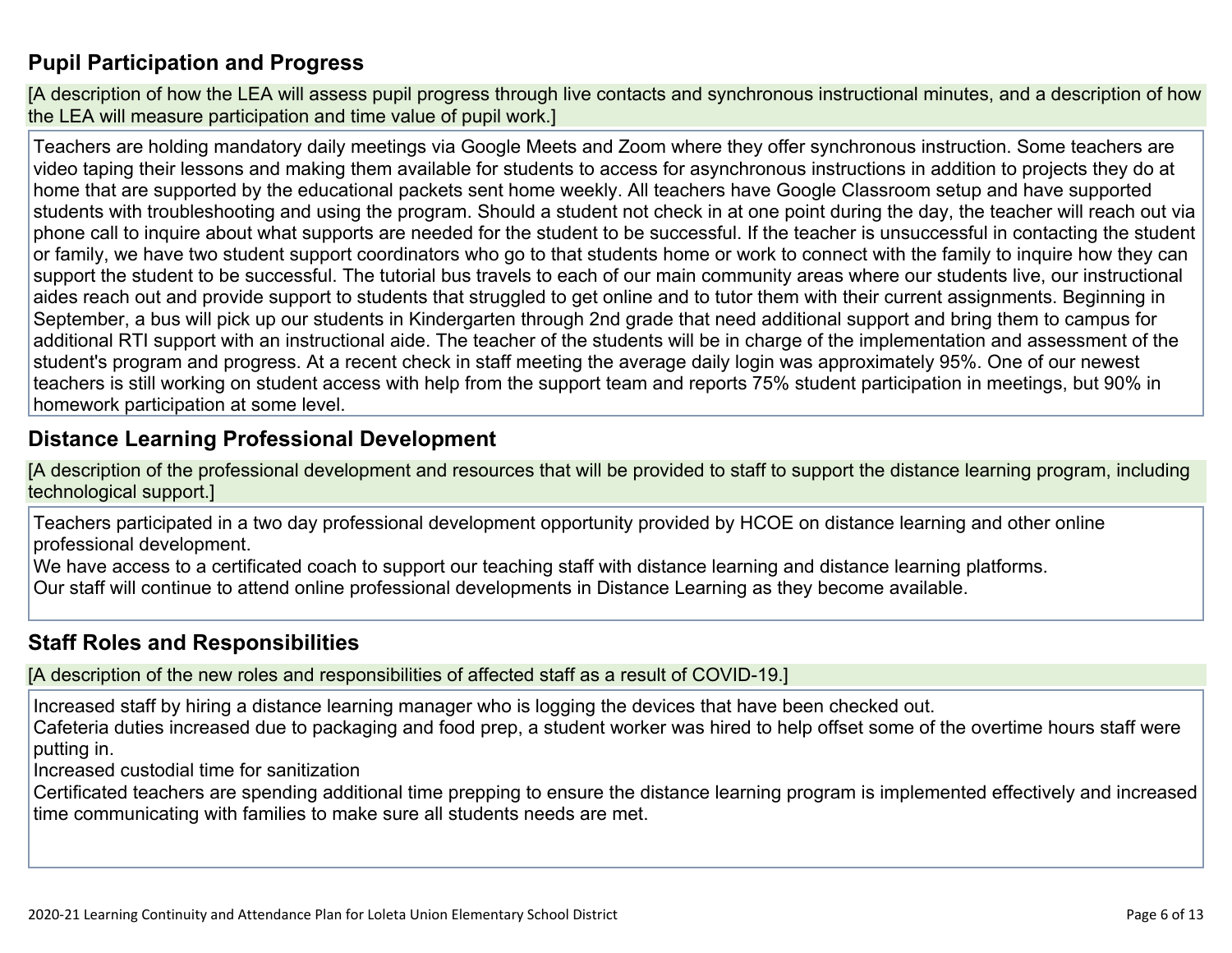#### **Supports for Pupils with Unique Needs**

[A description of the additional supports the LEA will provide during distance learning to assist pupils with unique needs, including English learners, pupils with exceptional needs served across the full continuum of placements, pupils in foster care, and pupils who are experiencing homelessness.]

Our population is 32% Special needs. Through feedback we discovered that certain youth programs were in need of more help with the homework so we have assigned two aides to go and give homework help at the reservations from 8:30 to noon daily. The teachers have requested from the board to have small groups on site to provide extra supports and personal one to one instruction for our special needs populations: Homeless, Foster Youth, EL students, students with IEP's and 504 plans.This has also grown to doing a bus run daily to pick up some of our Kindergarteners, first and second graders and older students who have difficulty participating. Our first/second grade teacher is running Response to intervention (RTI) groups to help mitigate lost time. Our EL coordinator, SPED team and counselor are going to student houses to do "sidewalk talks." The instructor sits in a chair on the sidewalk and gives assistance on a specific schedule. The bus delivers tutors to various areas of Loleta on a set schedule or by appointment to offer assistance home as well as bringing students to the campus. Finally, for better access, we have extended our wifi to the street in front of the school so students may come with their parents and sit in their cars to do their work if their Internet is spotty.

#### **Actions related to the Distance Learning Program [additional rows and actions may be added as necessary]**

| <b>Description</b>                                                                                                                                                                                                                                           | <b>Total Funds</b> | Contributing |
|--------------------------------------------------------------------------------------------------------------------------------------------------------------------------------------------------------------------------------------------------------------|--------------------|--------------|
| Chromebooks<br>Other Technology - Hot Spots, Wifi Booster, Laptop,                                                                                                                                                                                           | \$27,936           |              |
| Supplies Purchased - 20/21                                                                                                                                                                                                                                   | \$687              |              |
| <b>Curriculum Purchases</b>                                                                                                                                                                                                                                  | \$                 |              |
| Staffing increases:<br>Staffing - Student Support Coordinator - summer hours<br>Staffing - Support with office/tech/bus support - summer hours<br>Staffing - Receptionist increase 0.05 FTE COVID Support<br>Staffing-Aide to assist in ASES during the day. | \$7,475            |              |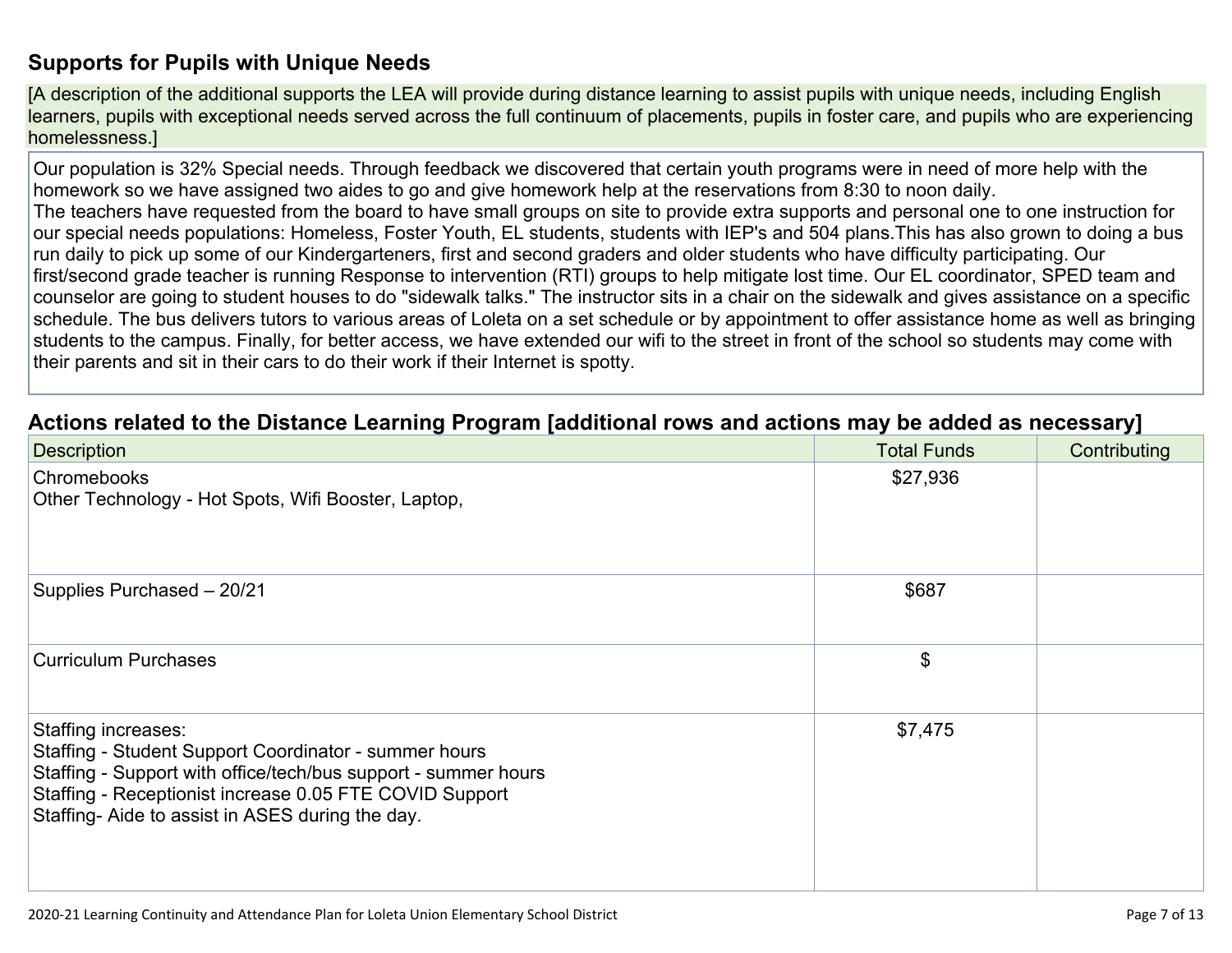| Description                                                                                                                                                             | <b>Total Funds</b> | Contributing |
|-------------------------------------------------------------------------------------------------------------------------------------------------------------------------|--------------------|--------------|
| Cafeteria Supplies through 9/1/20<br>Staffing - Cafeteria support - 0.4 FTE<br>Contribution from GF to support cafeteria program for students through December 31, 2020 | \$44,871           |              |

### **Pupil Learning Loss**

[A description of how the LEA will address pupil learning loss that results from COVID-19 during the 2019–2020 and 2020–21 school years, including how the LEA will assess pupils to measure learning status, particularly in the areas of English language arts, English language development, and mathematics.]

The first few weeks of school were spent doing assessments ISL, Dibbles, and Core Learning in appropriate grade level bands. District-wide common assessment is ISL, it will be used to identify the increase and decrease in skill level from last year to this year.

In mid September we will be using the RTI model to help mitigate any learning loss.

Beginning in September, our bus began picking up our students in Kindergarten through 2nd grade that need additional support and bring them to campus for additional RTI support with an instructional aide and the teacher. The teacher of the students will be in charge of learning implementation and assessment of the student's program and progress, as we have seen the biggest learning loss with this group due to the pandemic and school closure.

We continue to offer daily small group instruction for our special population groups.

Our Special Day class continues 1:1 instruction daily for our special need students and is moving to increase the time by increasing the class sizes to teach the special needs students how to interact with each other. Our psychologist, continues to run assessments of our new and youngest students to ensure we have in place all the necessary interventions each student needs to be successful.

#### **Pupil Learning Loss Strategies**

[A description of the actions and strategies the LEA will use to address learning loss and accelerate learning progress for pupils, as needed, including how these strategies differ for pupils who are English learners; low-income; foster youth; pupils with exceptional needs; and pupils experiencing homelessness.]

The first few weeks of school were spent doing assessments ISL, Dibbles, and Core Learning in appropriate grade level bands. District-wide common assessment is ISL, it will be used to identify the increase and decrease in skill level from last year to this year. In mid September we will be using the RTI model to help mitigate any learning loss.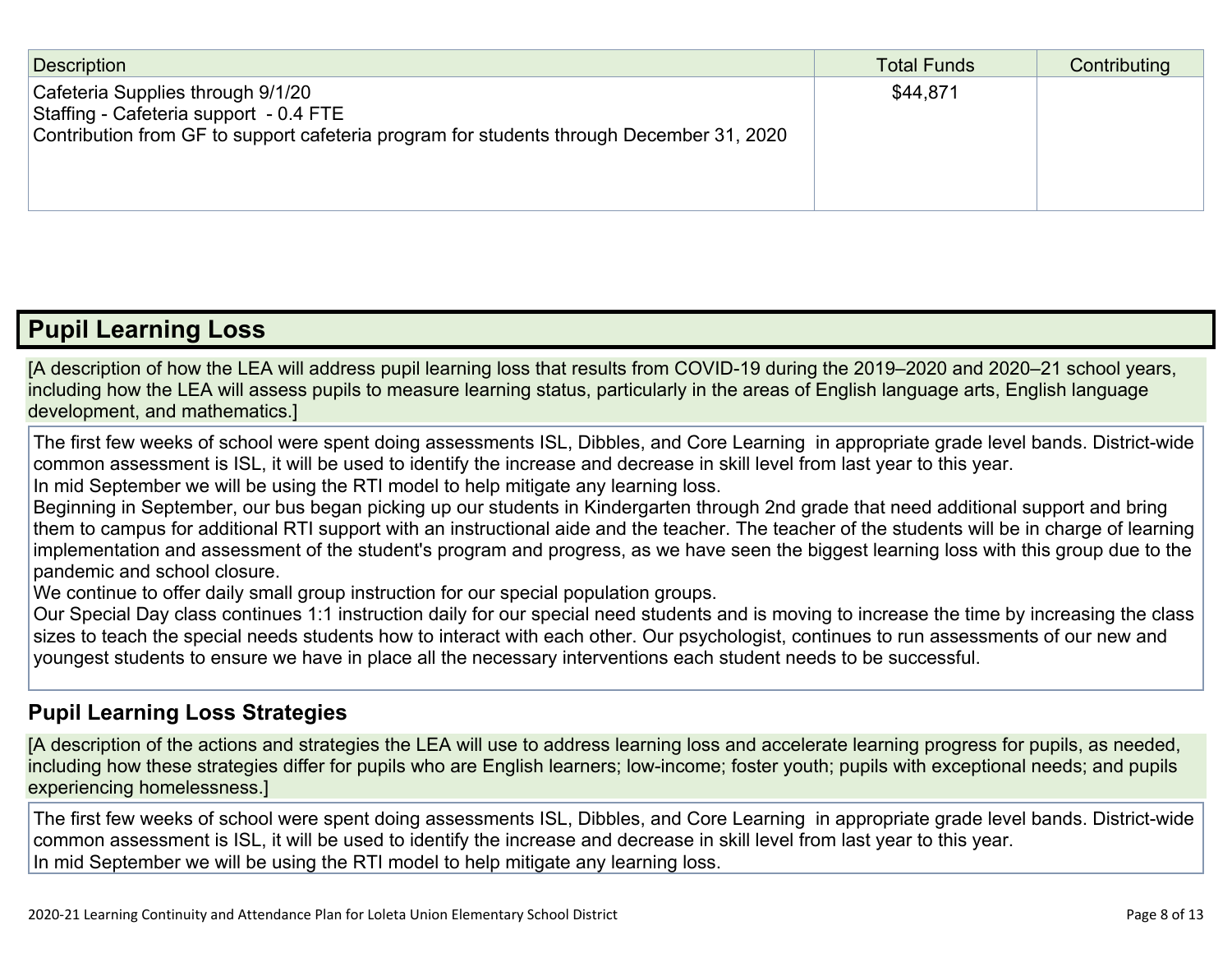Beginning in September, our bus began picking up our students in Kindergarten through 2nd grade that need additional support and bring them to campus for additional RTI support with an instructional aide and the teacher. The teacher of the students will be in charge of learning implementation and assessment of the student's program and progress, as we have seen the biggest learning loss with this group due to the pandemic and school closure.

We continue to offer daily small group instruction for our special population groups.

Our Special Day class continues 1:1 instruction daily for our special need students and is moving to increase the time by increasing the class sizes to teach the special needs students how to interact with each other. Our psychologist, continues to run assessments of our new and youngest students to ensure we have in place all the necessary interventions each student needs to be successful. After assessments are finished SST's held, the student support team meets weekly to determine how interventions are working and further needs for intervention if any.

#### **Effectiveness of Implemented Pupil Learning Loss Strategies**

[A description of how the effectiveness of the services or supports provided to address learning loss will be measured.]

We are measuring participation, feedback from the parents and guardians for our subjective measurements. Our objective measurements will be using common tools such as Common Core assessments, IXL, Dibels and other computer programs shared reporting systems.

### **Actions to Address Pupil Learning Loss [additional rows and actions may be added as necessary]**

| Description                                                                 | <b>Total Funds</b> | Contributing |
|-----------------------------------------------------------------------------|--------------------|--------------|
| Increased staffing for additional RTI support and tutoring.                 | \$16,351           |              |
| Transportation costs for the tutoring bus and meal delivery through 9/1/20. | \$1,244            |              |

## **Mental Health and Social and Emotional Well-Being**

[A description of how the LEA will monitor and support mental health and social and emotional well-being of pupils and staff during the school year, including the professional development and resources that will be provided to pupils and staff to address trauma and other impacts of COVID-19 on the school community.]

Staffing for social emotional has been increased because the staff and parents recognize the impacts of COVID and have the social emotional well being at the forefront of our priorities.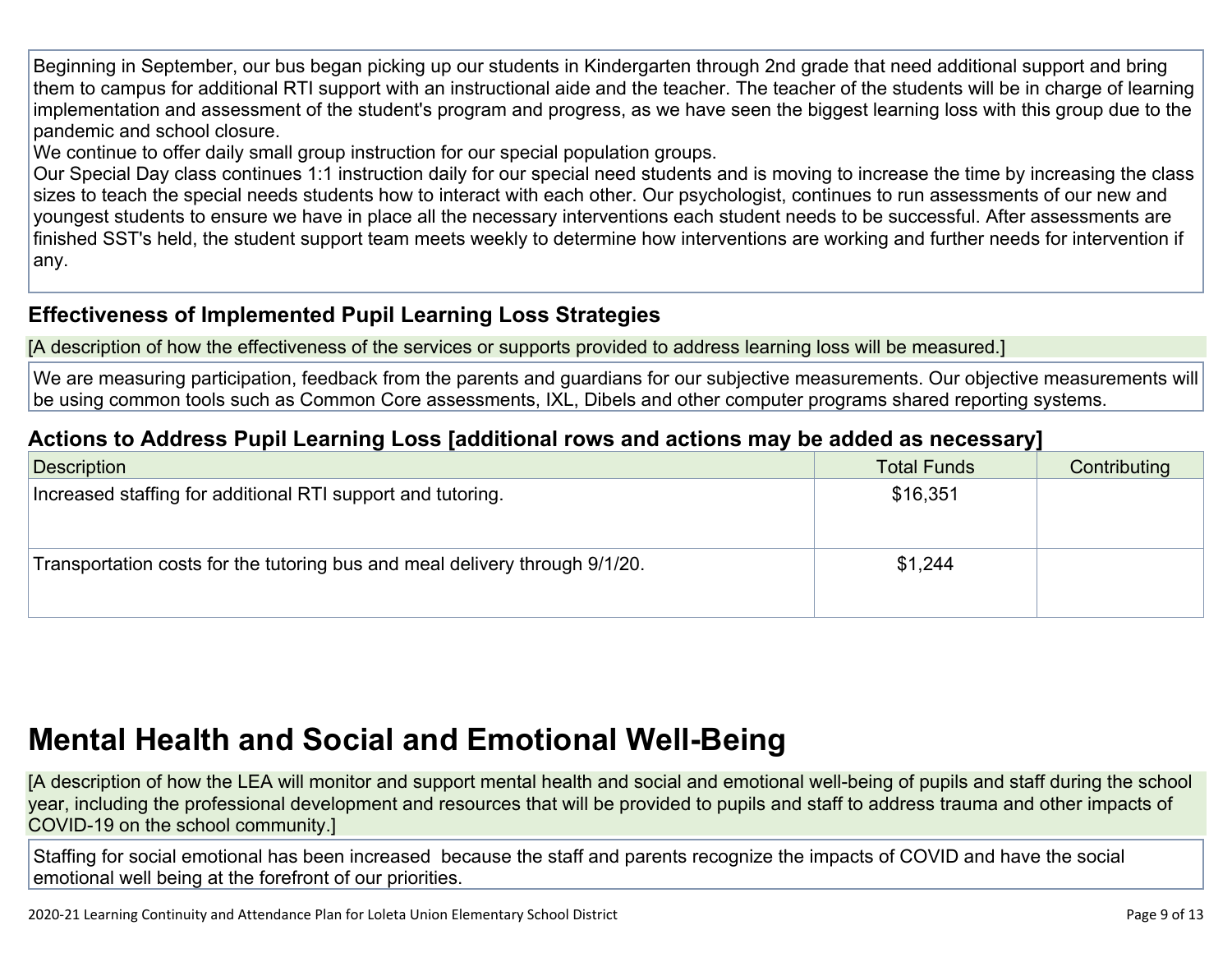This staffing includes:

Counselor on site 3 days a week, time was increased from 0.5 FTE to 0.6 FTE to help with the impacts of COVID. On the days she is on campus, she holds meetings with students outside following all of the safety protocols imposed by the school. She is also available for on call by students and family's.

Two social worker interns working with students for social/emotional support.

Student Support Specialist and Student Support Coordinator to act as student liaisons to support our wraparound effort to support all families.

The school has an open call policy where families can call any of the following staff members at any time: Superintendent, Secretary, bilingual Receptionist, School Counselor,

The website has a link for all students to access that is posted weekly by the School Support Specialist.

Weekly the staff have a self care check in to see if there are any resources the staff need or any stresses they would like to express or share.

## **Pupil and Family Engagement and Outreach**

[A description of pupil engagement and outreach, including the procedures for tiered reengagement strategies for pupils who are absent from distance learning and how the LEA will provide outreach to pupils and their parents or guardians, including in languages other than English, when pupils are not meeting compulsory education requirements, or if the LEA determines the pupil is not engaging in instruction and is at risk of learning loss.]

We developed a policy in which teachers have mandatory check ins daily with their students in many forms; Google Meets, phone calls, and Google Classroom.

Should a student not contact the teacher in one of these forms throughout the day, the teacher will call or text the family to do a welfare check for the students, especially our homeless and foster youth.

If the teacher is unable to make contact, our Student Support Coordinator and Specialist will be notified and they will do a welfare check and assess any need that need to be met.

A partnership has been developed with a local preschool to bring curriculum to students that would not have attended school without the collaboration.

ELAC meetings have been scheduled in September to assess needs our Hispanic population.

We work in partnership with the Loleta Community Resource Center on campus to increase our outreach and family supports in the area. The teachers meet weekly to continue to review and discuss best practice implementation and articulation between the grades.In a recent survey our parents (we had 72 responses representing 85% of the community) reported the following:

Regarding the frequency of communication: 1.4 % felt we had too much 81.5% we had just the right amount and 16.7% felt we needed more

Regarding the clarity of the msgs: 58.1 % usually clear 29.7 sometimes clear 12.2% sometimes unclear 0 % very unclear The methods reported being used to communicate included: Google classroom, REMIND, Class Dojo, Texts and Phone calls.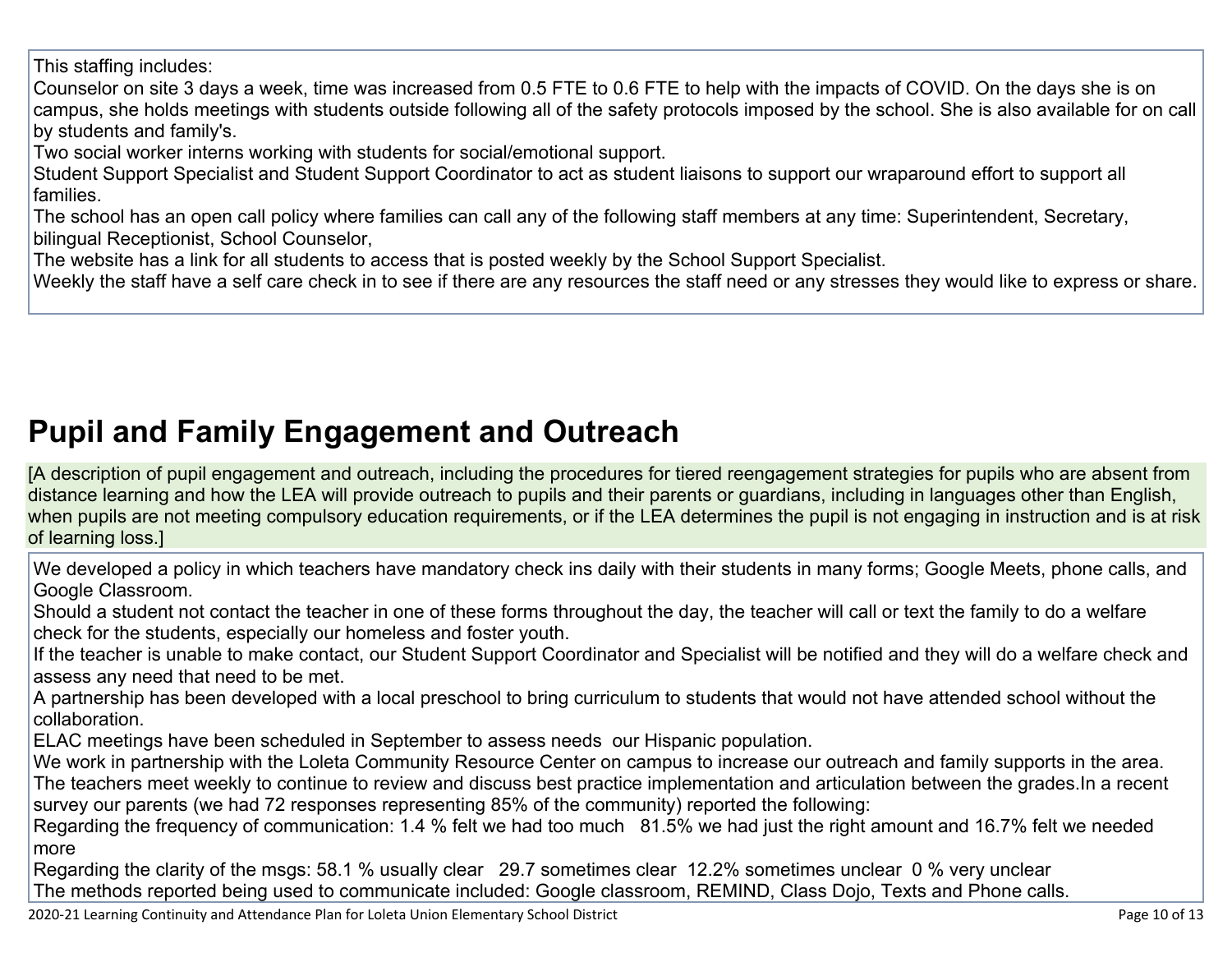From this data we recognize the need for even more work on communication. We translate all written documents into Spanish and provide translation at meetings as needed.

We have established a website which is updated several times in the week.

## **School Nutrition**

[A description of how the LEA will provide nutritionally adequate meals for all pupils, including those students who are eligible for free or reduced-price meals, when pupils are participating in both in-person instruction and distance learning, as applicable.]

In preparation from moving from 100% distance learning to a Hybrid model, the cafeteria manager has created a system with a box worth of 5 days of meals.

We have hired a 0.4 FTE work study student to help with the increase work involved with packing and preparing the boxes.

Our Student support team delivers these meals weekly during the tutoring visits to the various areas around Loleta using a house to house basis.

Extra money has been spent on preparing, transportation, storing and packaging of food.

## **Additional Actions to Implement the Learning Continuity Plan [additional rows and actions may be added as necessary]**

| Section                                                     | <b>Description</b>                                                            | <b>Total Funds</b> | Contributing |
|-------------------------------------------------------------|-------------------------------------------------------------------------------|--------------------|--------------|
| Stakeholder Engagement                                      | Updated communication systems to better communicate with<br>all stakeholders. | \$150              |              |
| Mental Health and Social and<br><b>Emotional Well-Being</b> | Summer Support coordinator position from 7/1/20-8/20/20                       | \$1050             |              |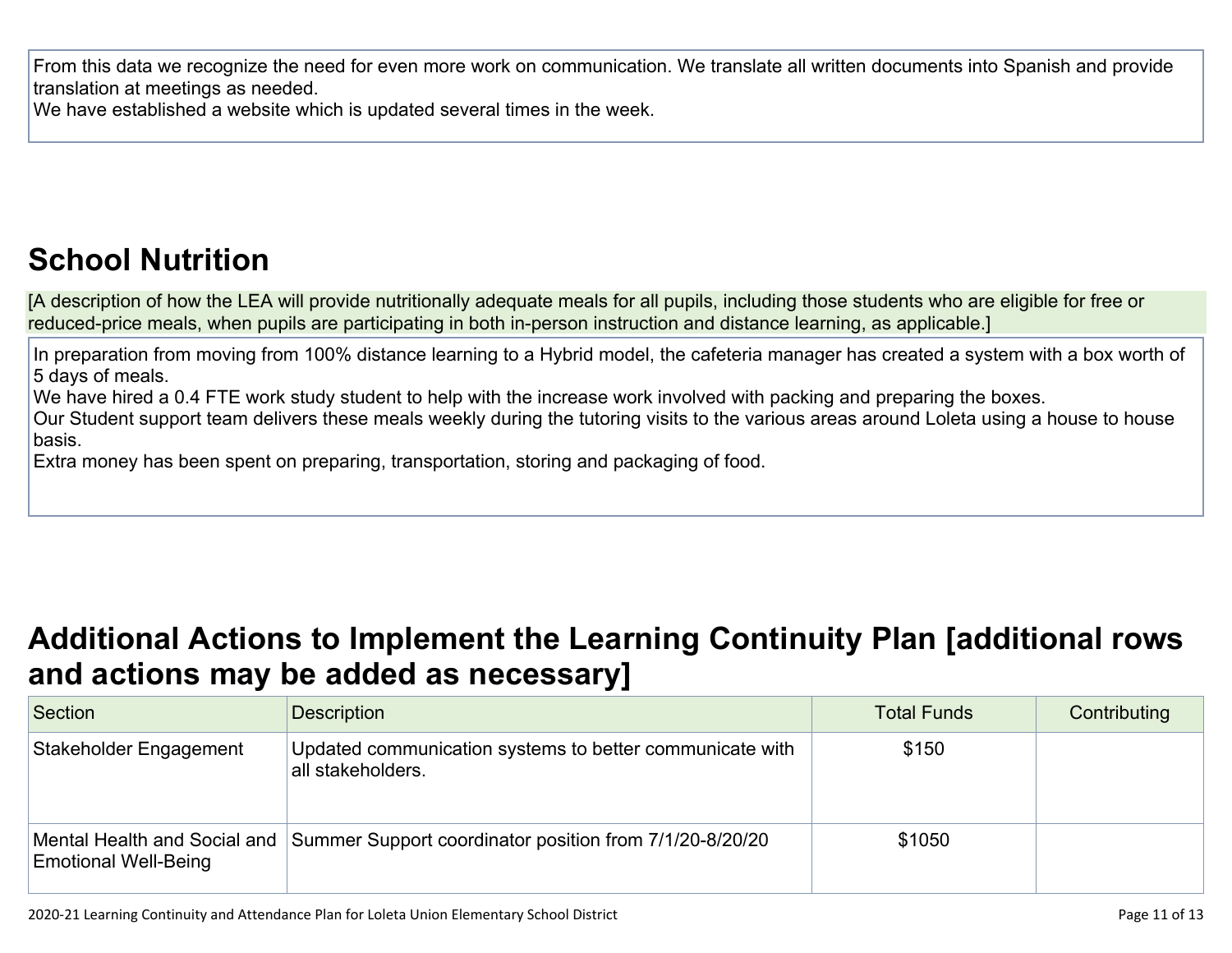| Section                                                     | Description                                    | <b>Total Funds</b> | Contributing |
|-------------------------------------------------------------|------------------------------------------------|--------------------|--------------|
| Mental Health and Social and<br><b>Emotional Well-Being</b> | Increase School Counselor 0.1 FTE to a 0.5 FTE | \$1,455            |              |
| Stakeholder Engagement                                      |                                                |                    |              |

### **Increased or Improved Services for Foster Youth, English Learners, and Low-Income Students**

| Percentage to Increase or Improve Services   Income students | Increased Apportionment based on the Enrollment of Foster Youth, English Learners, and Low- |
|--------------------------------------------------------------|---------------------------------------------------------------------------------------------|
| $ 36.43\%$                                                   | S285,757                                                                                    |

### **Required Descriptions**

[For the actions being provided to an entire school, or across the entire school district or county office of education (COE), an explanation of (1) how the needs of foster youth, English learners, and low-income students were considered first, and (2) how these actions are effective in meeting the needs of these students.]

\*Maintaining instructional aids in the classroom.

\*Reducing food uncertainty.

\*Supporting foster youth with a number of services including a regional liaison.

\*Continuing to provide a bilingual aide and EL coordinator for our EL students

\*Securing a service to assist us in translating materials into Spanish.

\*Providing for additional administrative costs for supports for our unduplicated students.

\*Continuing with Positive Behaviors and Supports (PBIS) implementation and supporting our School Climate Director.

\*Supporting unduplicated students with increased secretarial staff services: personal calls home for reminders, attendance, support for parents,

behavior and positive interventions.